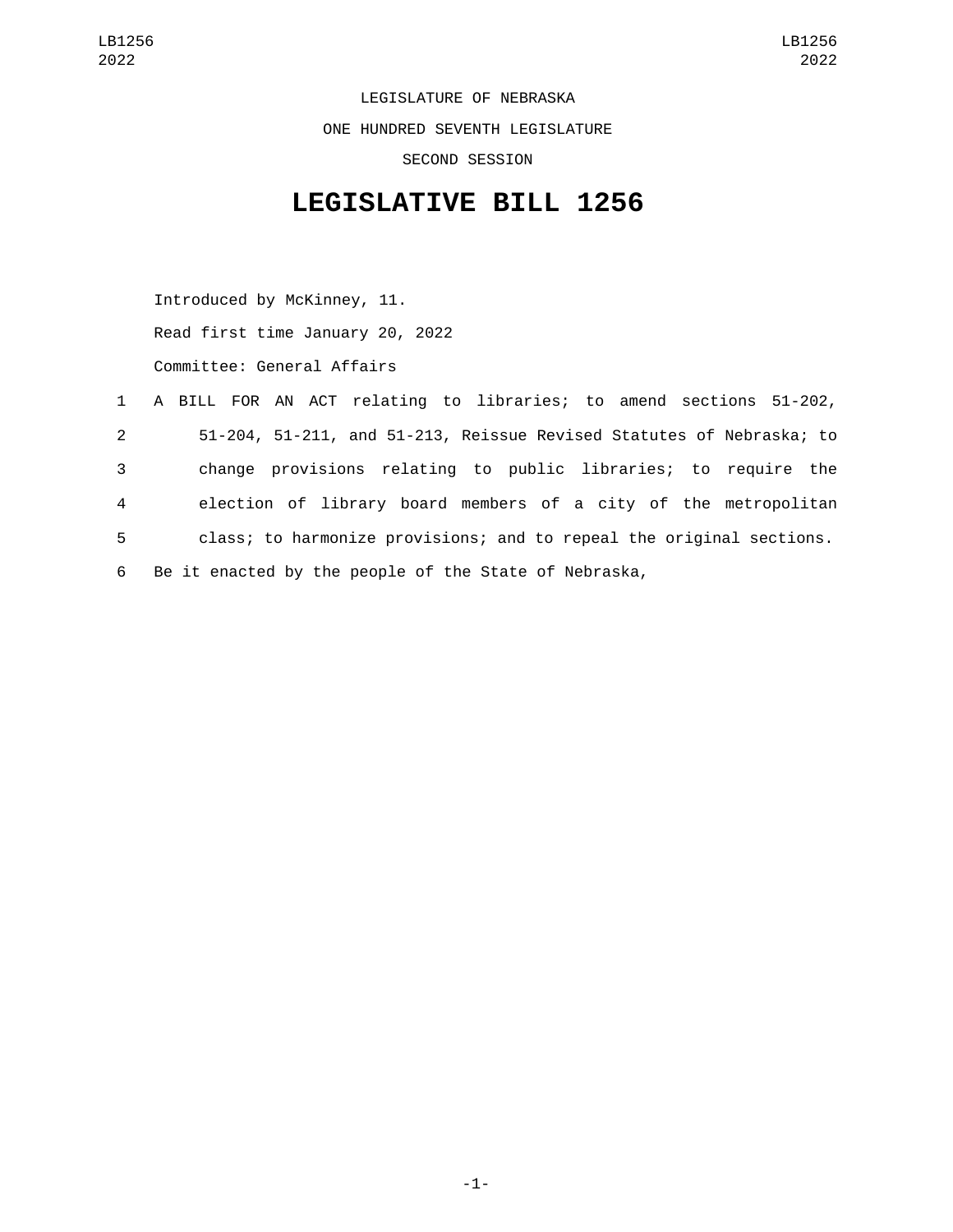LB1256 

 Section 1. Section 51-202, Reissue Revised Statutes of Nebraska, is 2 amended to read:

 51-202 (1) Except for cities of the metropolitan class as provided under subsection (4) of this section, when When any city council or village board decides by ordinance to establish and maintain a public library and reading room under sections 51-201 to 51-219, the city council or village board shall establish a library board. The library board shall have at least five members. Neither the mayor nor any member of the city council or village board shall be a member of the library board. Except as otherwise provided in subsection (2) or (4) of this section, the city council or village board shall by ordinance determine the number of members, whether the members are elected or appointed, and the length of the terms of the members. The terms of members serving on the effective date of a change in the number of members shall not be shortened, and the city council or village board shall provide for the appointment or election of their successors. In cases of vacancies by resignation, removal, or otherwise, the city council or village board shall fill such vacancy for the unexpired term. No member shall receive any pay or compensation for any services rendered as a member of the 20 board.

 (2) If the city council or village board by ordinance provides for appointment of the members to the library board, such library board members shall be appointed by a majority vote of the members of the city council or village board. If an interlocal agreement, a memorandum of understanding, or any other contractual agreement between the city or village and another political subdivision providing for library services allows representation from the other political subdivision on the library board from outside the city or village, the governing board of the other political subdivision may appoint one or more members to the library board as provided in the interlocal agreement, memorandum of 31 understanding, or other contractual agreement.

-2-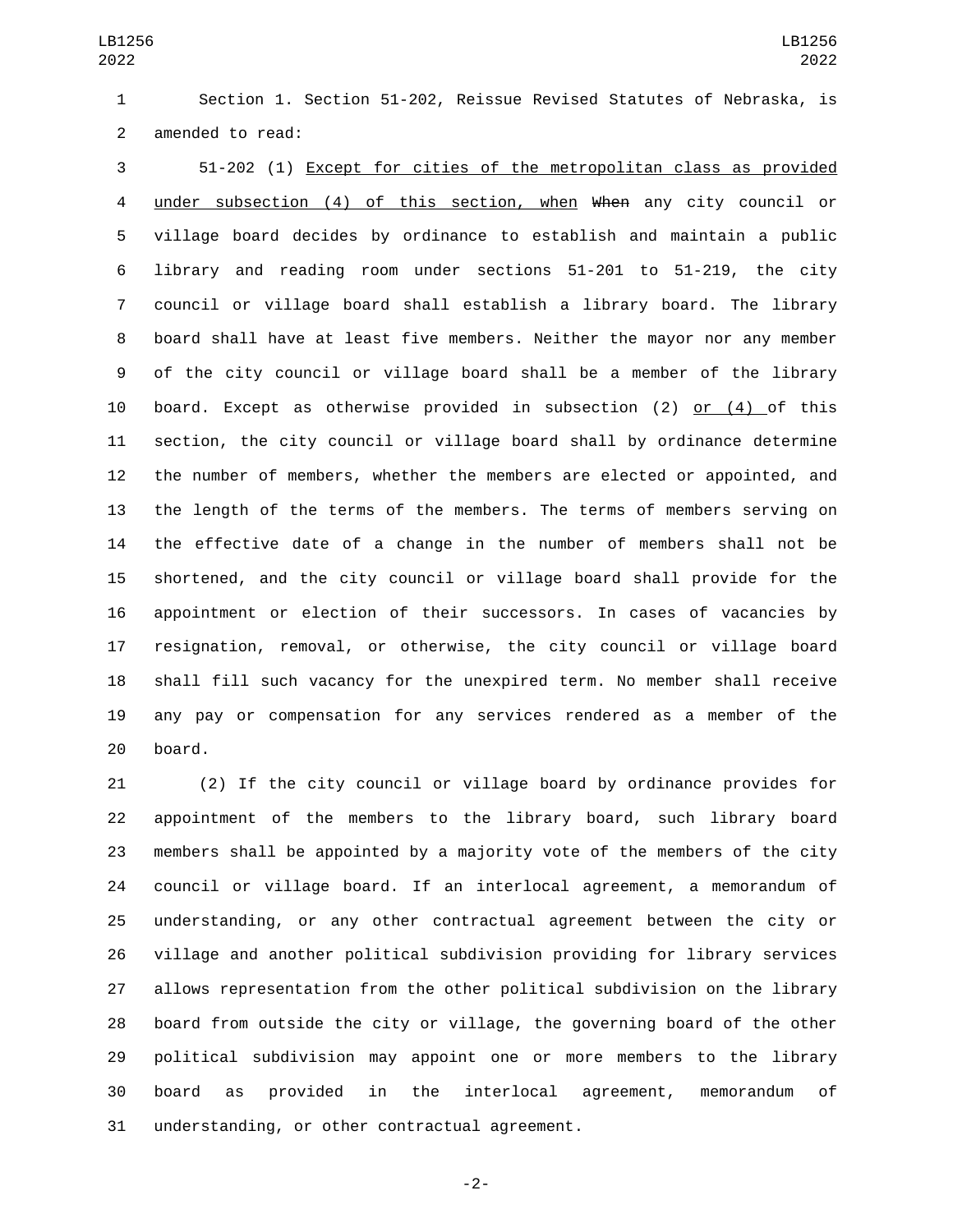(3) If the city council or village board adopts an ordinance to 2 provide for the election of library board members—at municipal elections in April, it shall follow the statutes governing municipal elections. If the municipal election is to be held in conjunction with the statewide 5 primary election, the election shall be held as provided in the Election Act. If the board members are to be elected, the city council or village board shall give public notice of such election after the adoption of such ordinance naming the offices to be filled, the length of terms, and the filing deadline for the placing of names of candidates on the ballot.  $(4)(a)$  Any city council of a city of the metropolitan class that establishes and maintains a public library and reading room under sections 51-201 to 51-219 shall provide for the nonpartisan election of library board members held as provided in the Election Act. There shall be one member elected from each city council district and two at-large members who must be registered voters residing within such city or, if an interlocal agreement, a memorandum of understanding, or any other contractual agreement between the city and another political subdivision 18 providing for library services allows representation from the other political subdivision on the library board from outside the city, the two at-large members may be registered voters residing within such political subdivision. Members of the library board may hold other elected office not prohibited under sections 51-201 to 51-219 but may not be a full or part-time employee of any library overseen by the board. Such members shall serve a term of four years and are eligible for reelection.

 (b) Members of an appointed library board for a city of the metropolitan class already established as of the effective date of this act may continue to serve in such capacity until their successors are 28 elected at the next general election in accordance with the Election Act 29 and sections 51-201 to 51-219.

 Sec. 2. Section 51-204, Reissue Revised Statutes of Nebraska, is 31 amended to read:

-3-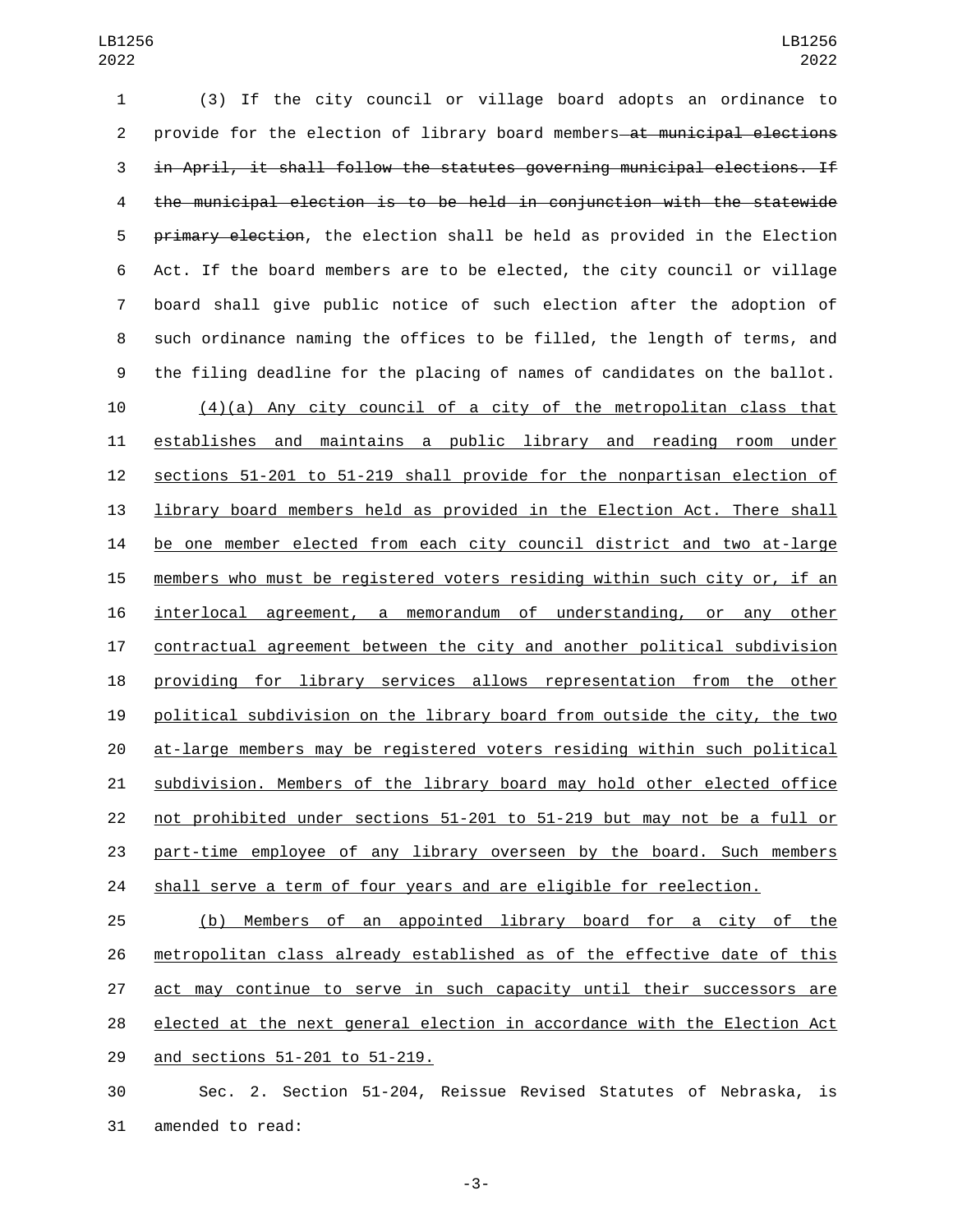51-204 (1) The members of any city, village, county, or township library board shall immediately after their appointment, or within ten days after such members take office following their election, meet and organize by electing from their number a president, secretary, and such other officers as may be necessary. A majority of the members of a city, village, county, or township library board shall constitute a quorum for 7 the transaction of business.

 (2) The library board of a city of the metropolitan class shall appoint a finance committee and a facilities committee from among its members and appoint other committees as needed. A library board of a city of the metropolitan class shall publicize and hold regular monthly meetings open to the public. Such public meetings shall be subject to the 13 Open Meetings Act.

 Sec. 3. Section 51-211, Reissue Revised Statutes of Nebraska, is 15 amended to read:

 51-211 (1) The library board may erect, lease, or occupy an appropriate building for the use of a library, appoint a suitable librarian and assistants, fix the compensation of such appointees, and remove such appointees at the pleasure of the board.

 (2) The library board of a city of the metropolitan class may appoint a library director to oversee the library facilities and any appointed librarians, and assistants. The library board shall fix the compensation of the library director who shall serve at the pleasure of the board. All actions of the library board are binding on the library 25 director.

 (3) The governing body of the county, city, or village in which the library is located shall approve any personnel administrative or compensation policy or procedure before implementation of such policy or 29 procedure by the library board.

 (4)  $(2)$  The library board may establish rules and regulations for the government of such library as may be deemed necessary for its

-4-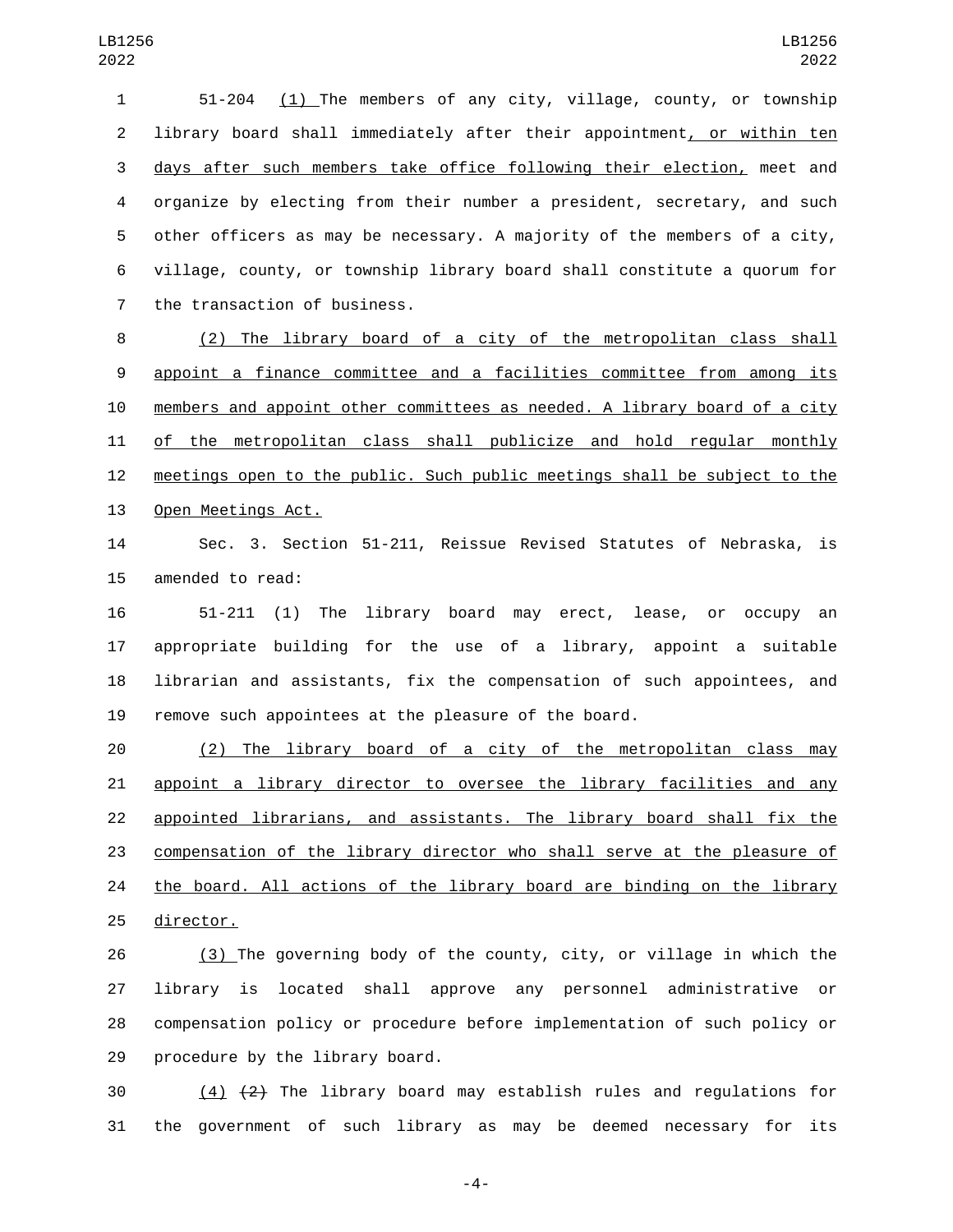preservation and to maintain its usefulness and efficiency. The library board may fix and impose, by general rules, penalties and forfeitures for trespasses upon or injury to the library grounds, rooms, books, or other property, for failure to return any book, or for violation of any bylaw, rule, or regulation and fix and impose reasonable fees, not to exceed the library's actual cost, for nonbasic services. The board shall have and exercise such power as may be necessary to carry out the spirit and intent of sections 51-201 to 51-219 in establishing and maintaining a 9 public library and reading room.

10  $(5)$   $(3)$  The public library shall make its basic services available without charge to all residents of the political subdivision which 12 supplies its tax support.

 (6) (4) No service shall be denied to any person because of race, sex, religion, age, color, national origin, ancestry, physical handicap, 15 or marital status.

 Sec. 4. Section 51-213, Reissue Revised Statutes of Nebraska, is 17 amended to read:

 51-213 (1) Except as otherwise provided in subsection (2) of this section, the The library board shall, on or before the second Monday in February in each year, make a report to the city council or village board or to the county or township board of the condition of its trust on the last day of the prior fiscal year. The report shall show all money received and credited or expended; the number of materials held, including books, video and audio materials, software programs, and materials in other formats; the number of periodical subscriptions on record, including newspapers; the number of materials added and the number withdrawn from the collection during the year; the number of materials circulated during the year; and other statistics, information, and suggestions as the library board may deem of general interest or as the city council or village, county, or township board may require. The report shall be verified by affidavit of the proper officers of the

-5-